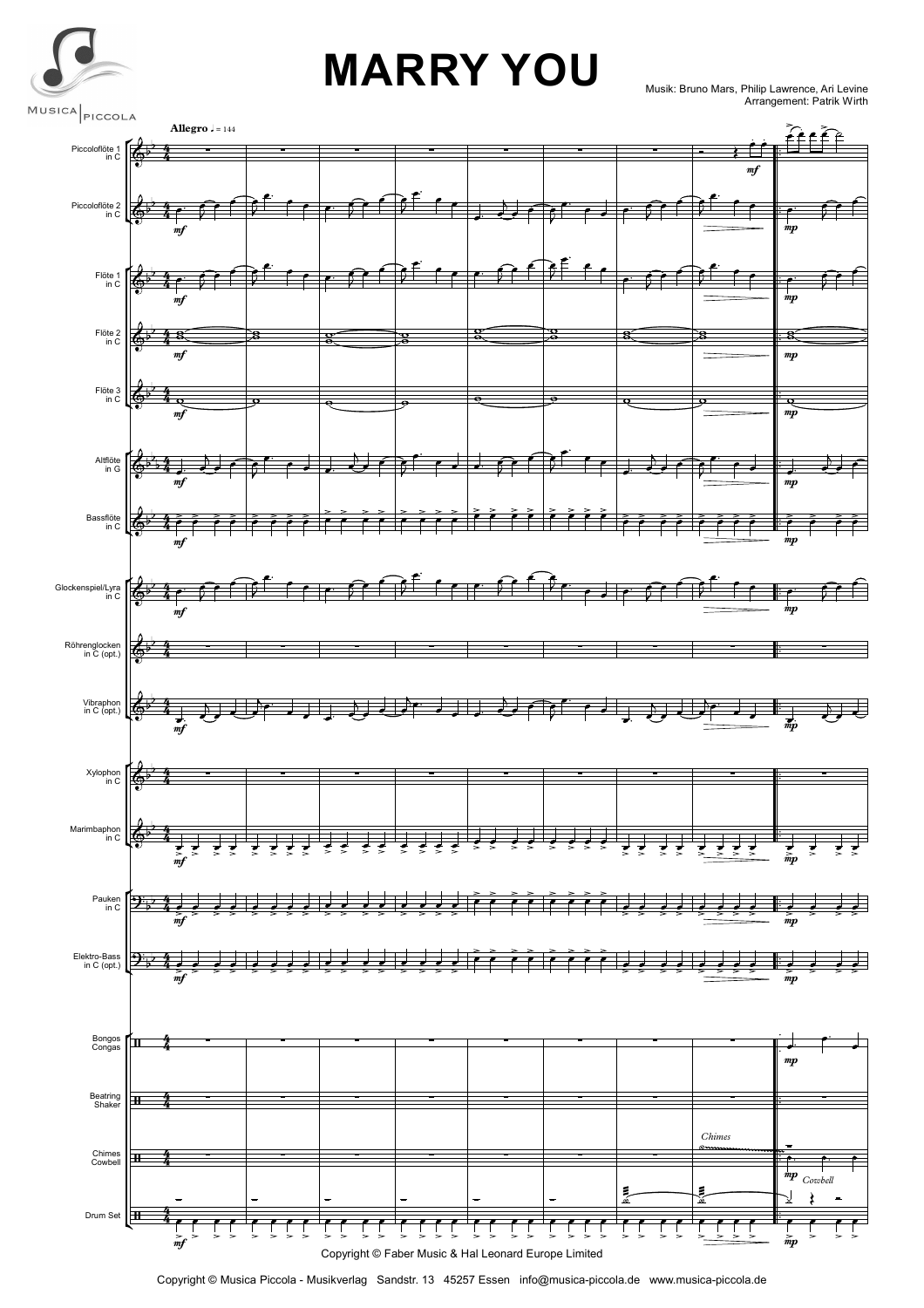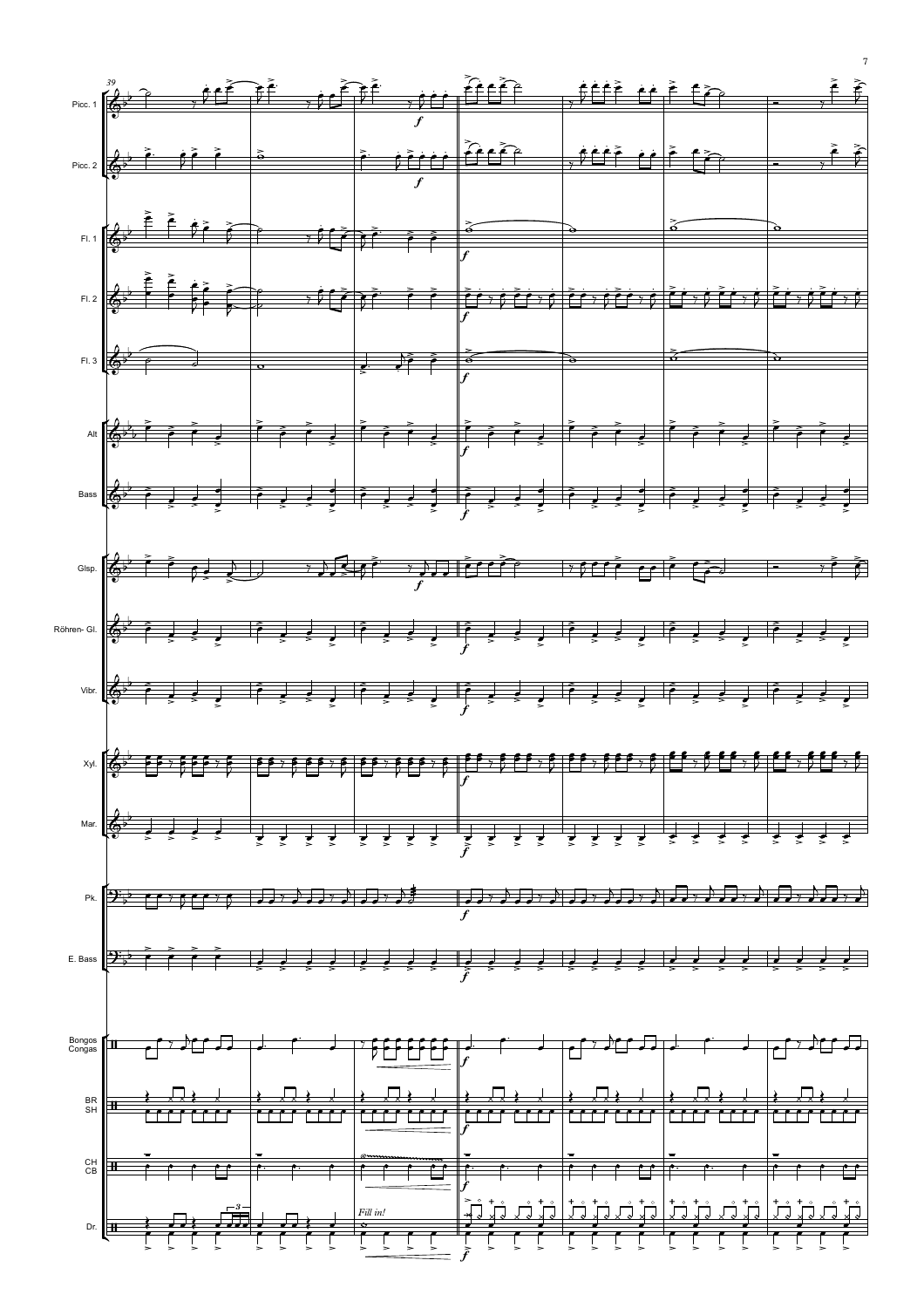

## **MARRY YOU** Musik: Bruno Mars, Philip Lawrence, Ari Levine

Arrangement: Patrik Wirth

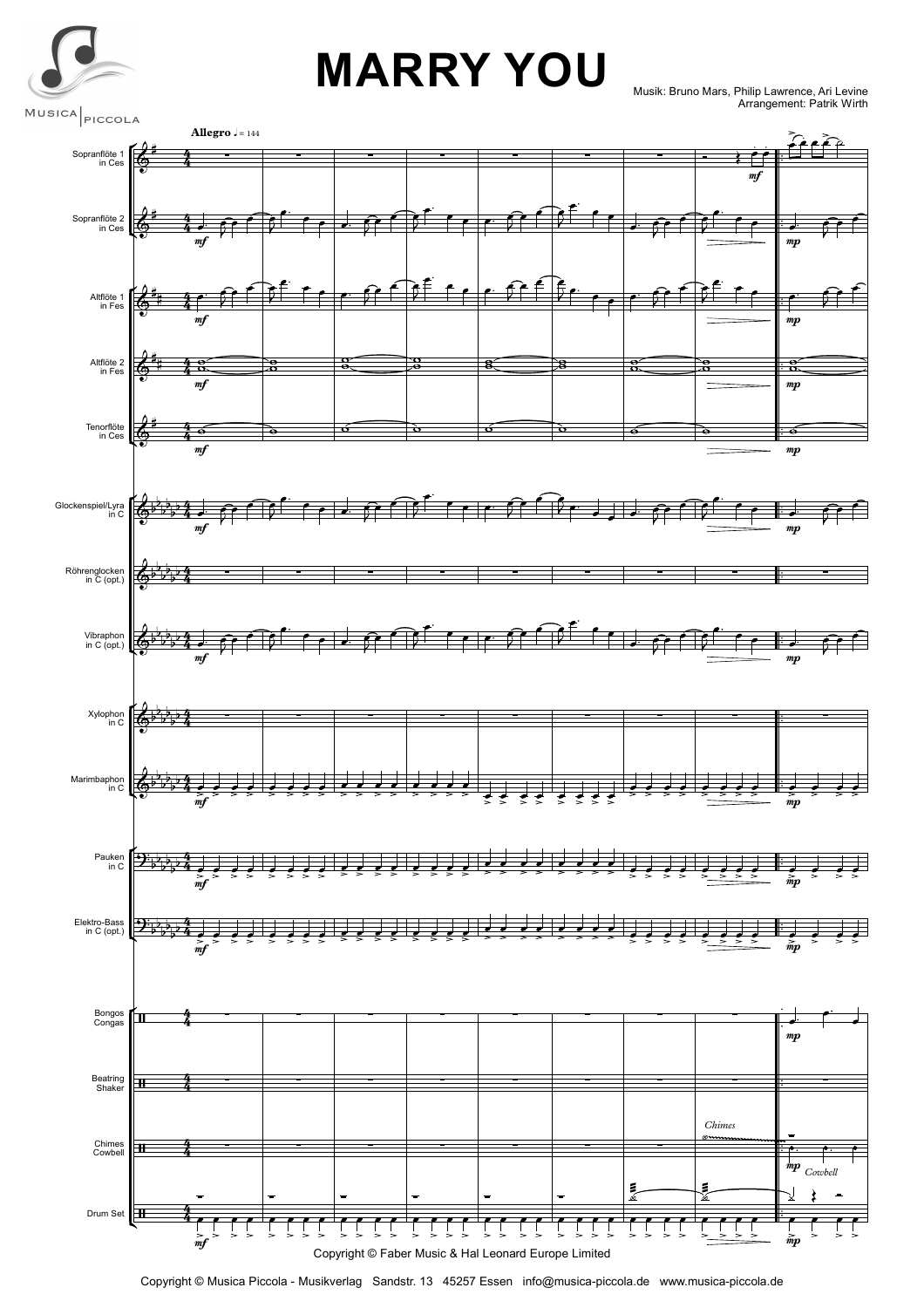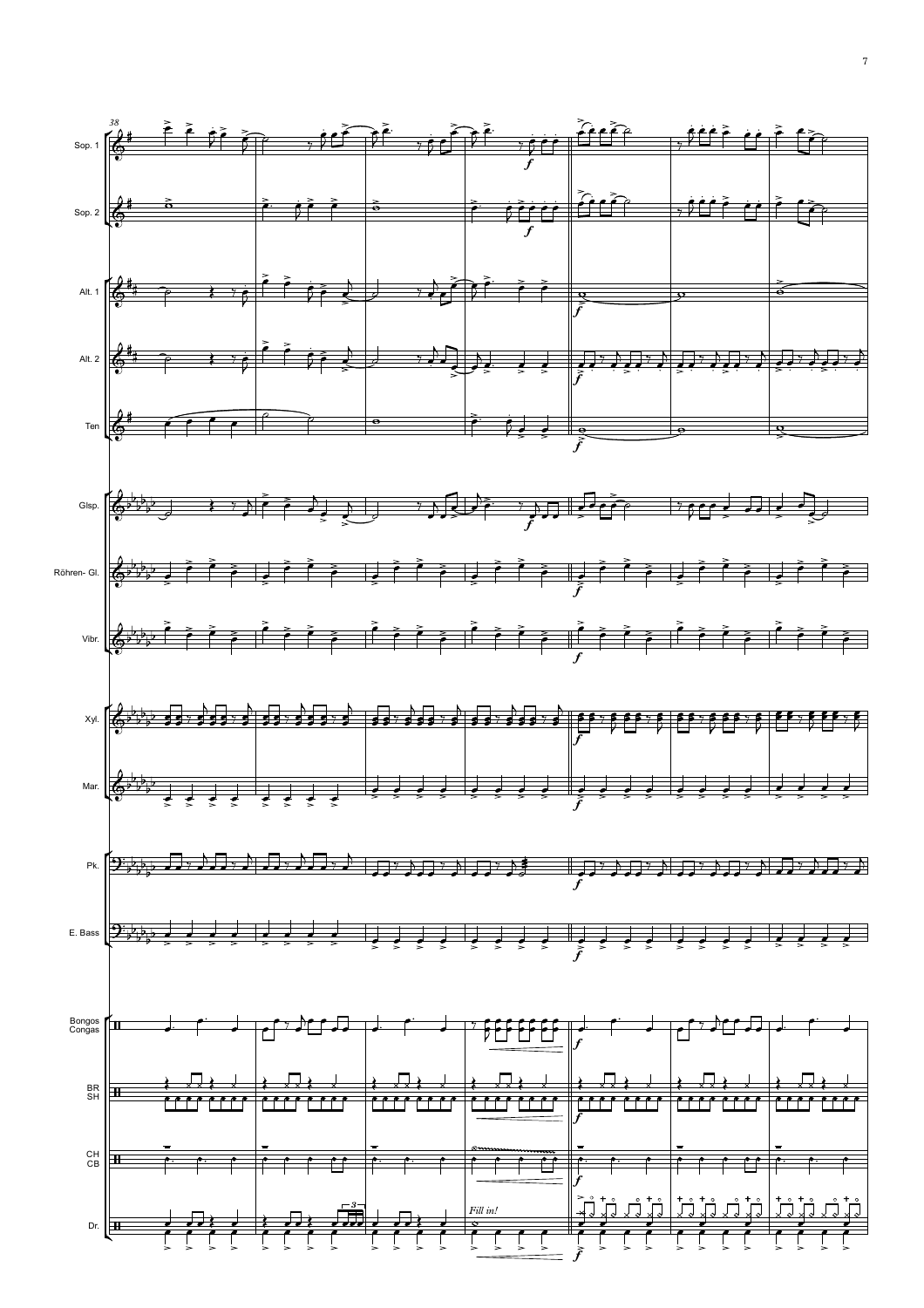## **MARRY YOU**



Musik: Bruno Mars, Philip Lawrence, Ari Levine Arrangement: Patrik Wirth



Copyright © Faber Music & Hal Leonard Europe Limited